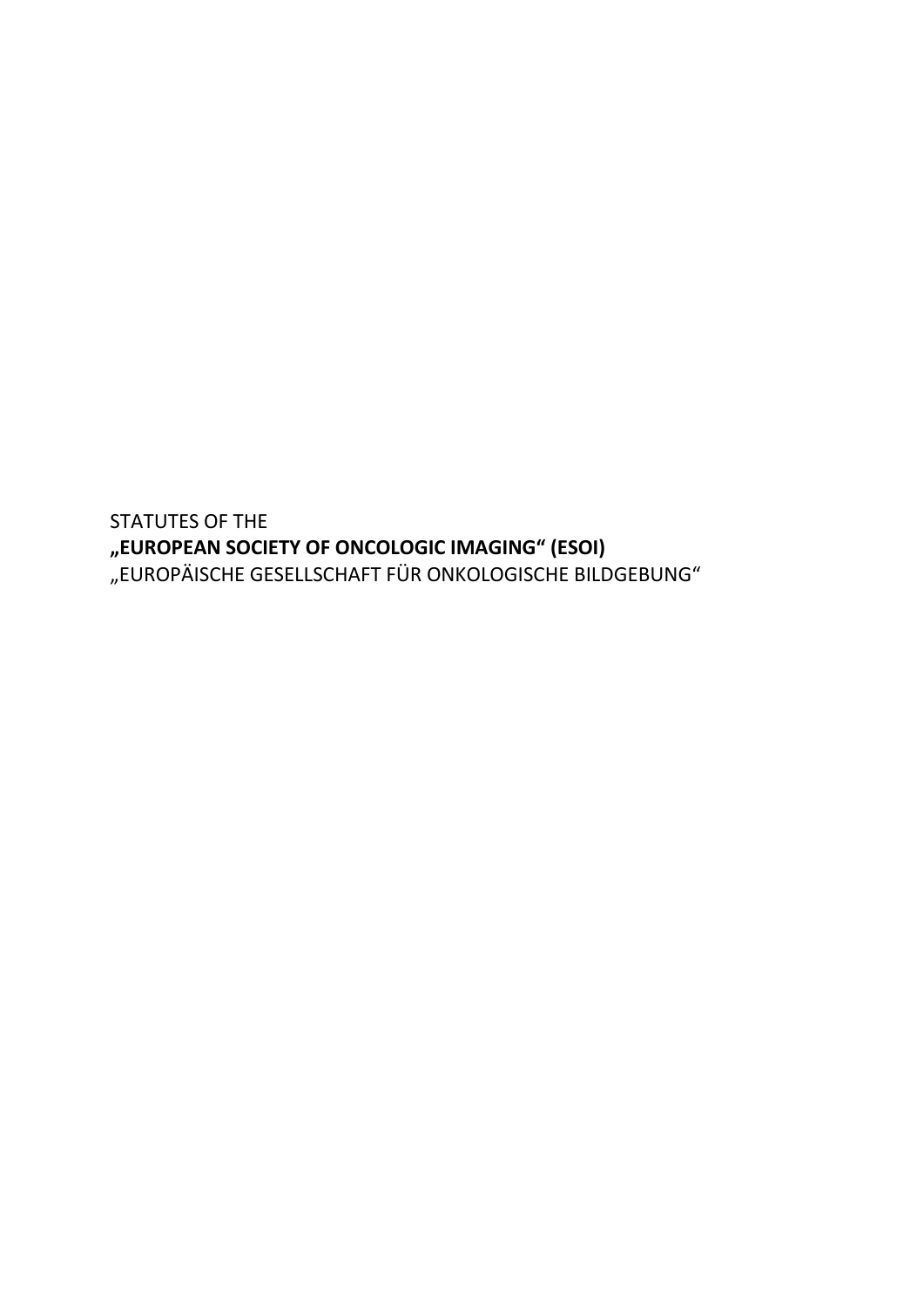

## **1. NAME, REGISTERED OFFICE AND FIELD OF ACTIVITY OF THE SOCIETY**

- 1.1 The name of the Society shall be "European Society of Oncologic Imaging" ESOI Europäische Gesellschaft für Onkologische Bildgebung.
- 1.2 The Society shall have its registered office in Vienna.
- 1.3 The Society extends its activities to the whole of Europe and beyond as it seems appropriate.
- 1.4 The internal office language of the Society shall be English.

## **2. PURPOSE OF THE SOCIETY**

The Society shall be an apolitical, non-profit organisation, exclusively and directly dedicated to promoting and coordinating the scientific, philanthropic, intellectual and professional activities of Oncologic Imaging. The Society's mission at all times is to serve the health care needs of the general public through the support of science, teaching and research and the quality of service in the field of Oncologic Imaging.

The following purposes are hereby in focus of the Society:

- To establish Oncologic Imaging (OI) as an area of special interest and expertise in the field of diagnostic and interventional radiology with the European Society of Radiology (ESR) and particularly with all established committees of ESR in order to provide both a scientific forum and to promote research as well as technical developments in Oncologic Imaging in Europe.
- To establish the subspecialty OI for dissemination of knowledge about oncologic imaging, clinical, educational, and research information.
- To foster education and training in Oncologic Imaging in association with strategic educational developments as elaborated in the ESR Education Committee with
	- o A curriculum in Oncologic Imaging for inclusion in the European Training Charter and Curriculum.
	- o Promotion and selection of OI cases for the European Diploma in Radiology
- To establish an annual scientific session at the ECR and, with the already established refresher courses, a mechanism for presentation of scientific information on various aspects of Oncologic Imaging as well as continuing education.
- To advance and improve the radiologic aspects of patients with malignancy and to advance the quality of diagnosis and treatment of oncologic patients by means of medical imaging and to enhance teaching and research in all fields of oncologic imaging.
- Collaboration with the ESR, the national European radiological societies and international radiological societies, e. g. the Radiological Society of North America (RSNA), to enhance the development of standards of care in Oncologic Imaging. The society will be operating in conjunct with the activities of the International Cancer Imaging Society (ICIS). Both societies will sign a Memorandum of Understanding defining the relationships and joint activities of the two societies.
- To foster the development of Oncologic Imaging in general and particularly in European countries.
- To promote an Oncologic Imaging section within the journal "European Radiology" and to support the publication of corresponding scientific and review papers particularly within the journals 'European Radiology' as well as in 'Insights into Imaging'.

In the Statutes of the Society the term 'radiology' implicates both 'diagnostic and interventional radiology'. A radiologist is a qualified medical practitioner who has undergone appropriate postgraduate training in diagnostic and interventional radiology.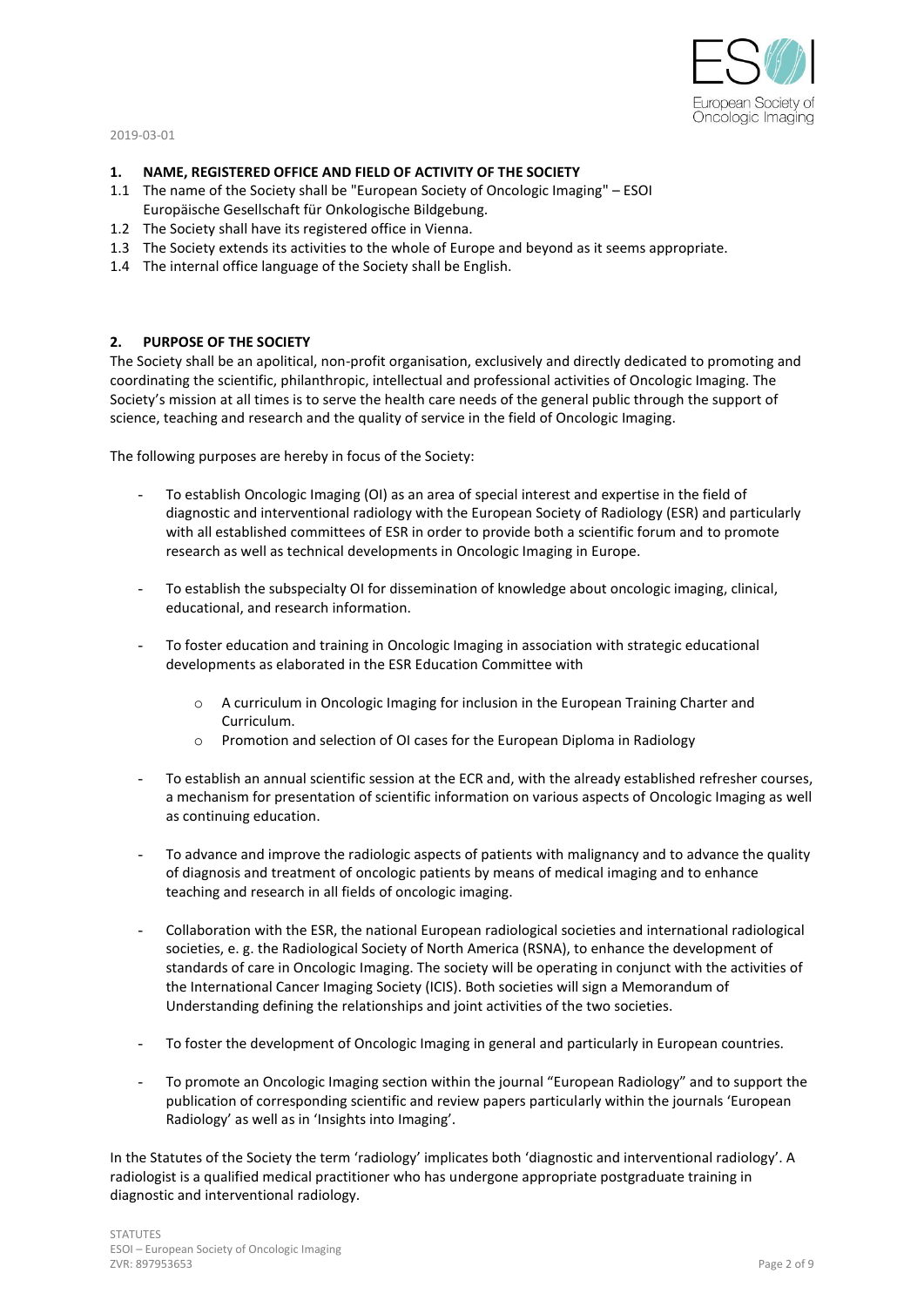

# **3. ACTIVITIES AND FUNDS**

# 3.1 Activities

The intended purpose of the Society shall be achieved by organising courses, congresses, meetings, lectures and other educational activities, by supporting research and teaching activities and by publication of scientific and professional information in the field of Oncologic Imaging. The Society shall pursue its purpose by cooperating with all other national and international scientific organisations active in its field of interest and in particular with national and international bodies promoting the interests related to imaging of cancer patients. The society will focus on imaging of malignancy and associated complications, thereby covering the entire field of oncologic imaging.

## 3.2 Funds

The Society shall raise funds by admission fees, membership fees, subscriptions, donations, grants, sponsoring, revenues from asset management, bestowals and bequests.

## **4. TYPES OF MEMBERSHIP**

The Society shall have the following types of members:

- full members
- allied sciences members
- resident members
- corporate members.

4.1 **Full members** shall be board certified radiologists with special interest and special experience in Oncologic Imaging.

4.2 **Allied sciences members** shall be clinicians, physicians, physicists, researchers, scientists or persons active in fields related to Oncologic Imaging or persons nominated by or on behalf of non-medical organisations.

4.3 **Resident members** shall be residents (young radiologists, physicians or scientists in training) with special interest in Oncologic Imaging. The age limit for an application as resident is set at 35 years (incl. the age of 35).

4.4 **Corporate members** shall be enterprises and other organisations interested in the activities and aims of the Society and providing financial support to the Society.

## **5. ACQUISITION OF MEMBERSHIP**

Applications for full, allied sciences, resident or corporate membership shall be awarded by the Executive Committee and may be refused without giving reason.

## **6. TERMINATION OF MEMBERSHIP**

Membership shall terminate through death – in the case of legal persons through loss of legal personality or bankruptcy - as well as through voluntary resignation, cancellation or expulsion.

6.1 **Voluntary resignation** shall only be possible effective with the end of a calendar year. Voluntary resignation has to be notified to the President-Elect in writing at least one month prior to the end of the calendar year. In case of late notification, it shall become effective only at the next withdrawal date.

6.2 **Cancellation of membership** will be effected by the Executive Committee if a member is in arrears with the payment of membership fees for more than six months despite two reminders. Cancellation of membership does not remove the obligation to pay the outstanding membership fees.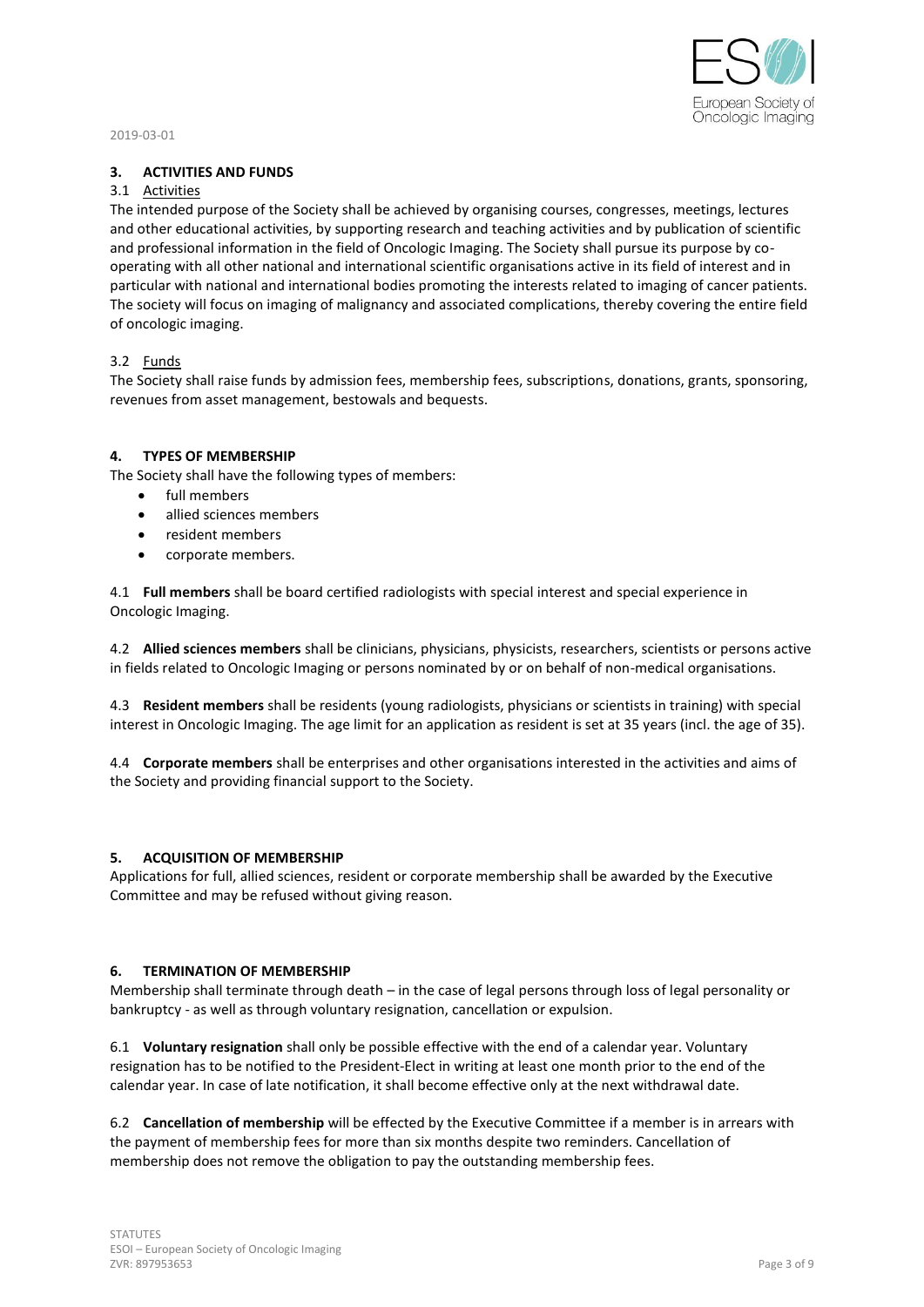

6.3 **The expulsion of a member** from the Society may be decided by the Executive Committee on the grounds of serious breach of the duties of a member or on the grounds of dishonourable behaviour. Appeal to the General Assembly against exclusion shall be possible within two weeks after receipt of the written notification of expulsion. The membership rights and duties shall be suspended until a decision is taken by the General Assembly.

## **7. RIGHTS AND DUTIES OF MEMBERS**

7.1 All members of the Society shall be entitled to attend all meetings of the Society and to make appropriate use of its facilities.

7.2 Only full members in good standing having paid their membership fees and all arrears shall have a vote in the General Assembly and shall be entitled to stand for office.

7.3 Members shall be subject to membership fees as determined by the General Assembly upon proposal of the Executive Committee.

7.4 All members shall be obliged to further the interests of the Society to the best of their abilities and to refrain from any action which might harm the reputation or the purpose of the Society. Members shall observe the Statutes of the Society and the resolutions of its organs.

### **8. ORGANS OF THE SOCIETY**

The organs of the Society shall be

- 8.1 the General Assembly
- 8.2 the Executive Committee
- 8.3 the Controllers
- 8.4 the Committees and Subcommittees
- 8.5 the Conciliation Board

#### **9. THE GENERAL ASSEMBLY**

9.1 The General Assembly shall be the 'Members' Assembly' according to the Austrian Act on Associations of 2002 ('Österreichisches Vereinsgesetz'). An ordinary General Assembly shall be held once a year. The General Assembly may also take place outside the registered office of the Society. The date of an ordinary General Assembly is to be determined by the Executive Committee at least 6 weeks prior to the General Assembly and can not be changed during the four week preceding the ordinary General Assembly.

9.2 An extraordinary General Assembly shall be convened if this is decided by the Executive Committee or the General Assembly or upon a written request by at least 10 % of the members of the Society. An extraordinary General Assembly shall be held no later than two months after delivery of the request to the Executive Committee. In case an extraordinary General Assembly is not convened by the Executive Committee in due time, the controllers shall have to convene the extraordinary General Assembly.

9.3 Written invitations to ordinary and extraordinary General Assemblies shall be sent to all members at least six weeks prior to the date of the General Assembly by e-mail. The invitation to the General Assembly shall be accompanied by the agenda. General Assemblies shall be convened by the Executive Committee. 9.4 Items can be added to the agenda if notified to the Executive Committee in writing at least four weeks prior to the date of the General Assembly.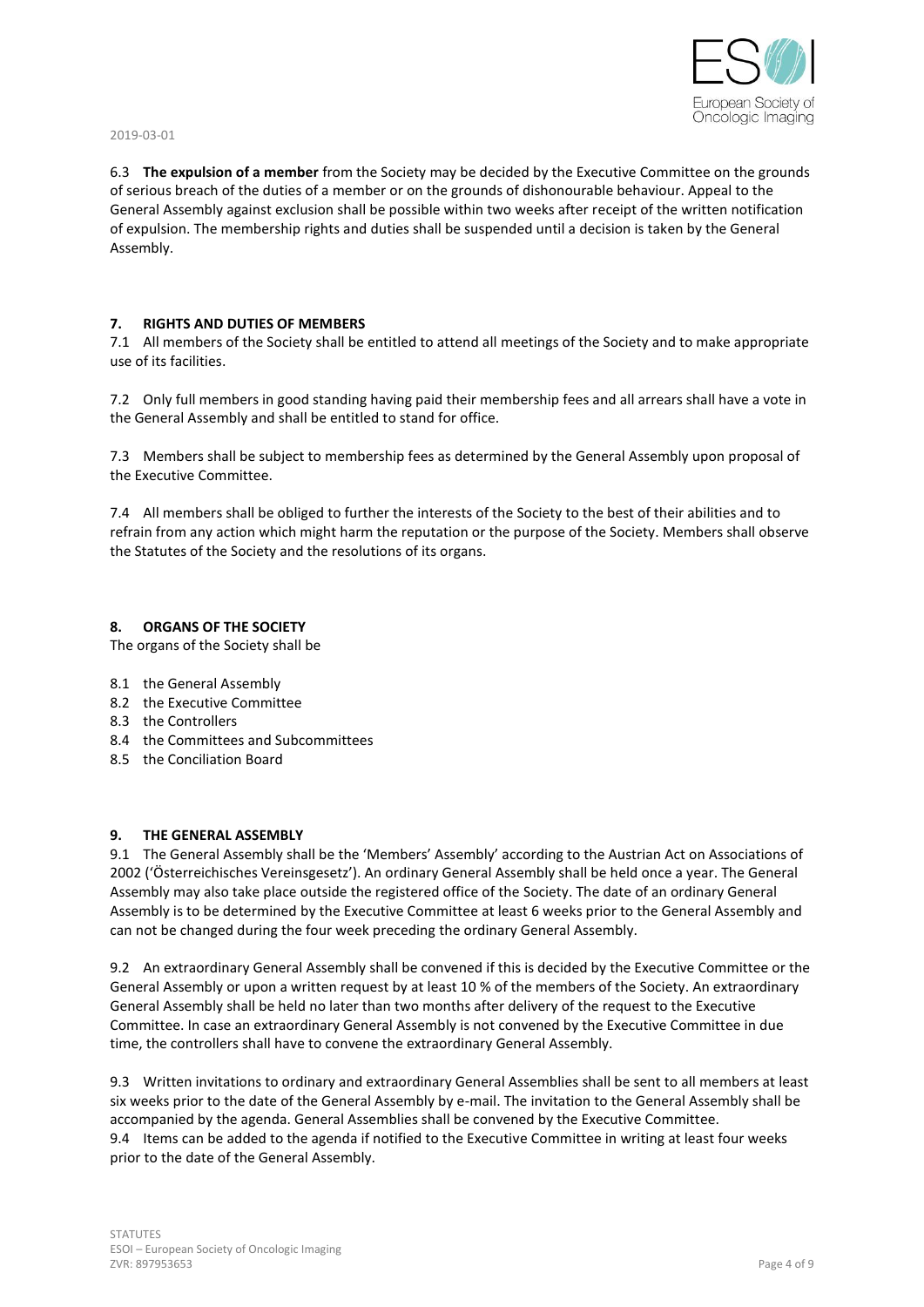

9.5 Resolutions - except motions to convene an extraordinary General Assembly - may only be adopted when included in the agenda.

9.6 All members in good standing shall be allowed to participate in the General Assembly. The right to vote and to stand for office shall be applicable as stipulated in Section 7.2 of the Statutes. Every member entitled to vote shall have one vote. The General Assembly shall reach a quorum irrespective of the number of members present.

9.7 Elections held and resolutions passed by the General Assembly, shall generally require a simple majority of votes. For resolutions on

- the expulsion of members
- amendment of the Statutes of the Society
- the liquidation of the Society

- the relief of the Executive Committee or single members thereof from office

a qualified majority of two thirds of the valid votes cast shall be required. Abstentions shall not be considered when counting the votes. In case of a tie, the President shall have the casting vote.

9.8 The General Assembly shall be presided over by the President, in his absence the General Assembly shall be chaired by the President-Elect. Should the latter also be absent, the General Assembly shall be presided by the Treasurer.

9.9 Subject to appropriate technical environment and infrastructure suitable to safeguard the rights of the members in the General Assembly and the character and purpose of a general assemble as being the assembly of the members of the Society according to the Austrian Act on Associations of 2002 (Österreichisches Vereinsgesetz), General Assemblies can be held electronically, e.g. by video conference upon decision of the Executive Committee and elections and voting can be effected electronically.

An electronic voting system has to be in compliance with the principles of free and equal elections in particular by providing for proper identification of the voters, for anonymity, for prevention of the voters to vote more than once and for notification of the voter that his vote has been cast. The time of and period for elections by electronic voting are to be decided by the Executive Committee. The results of elections are to be announced to the Members of the Society by the President in the course of the General Assembly and by publication on the Society's website. The schedule and the technical details of the electronic voting procedure are to be regulated in the Rules of Procedure.

In case voting will not be effected electronically, all voting will be by show of hands; however, on demand of a full member to be notified to the Executive Committee until four weeks prior to the date of the General Assembly resolutions shall be passed in a secret ballot using voting sheets. The result of the voting shall be announced by the President prior to the end of the General Assembly.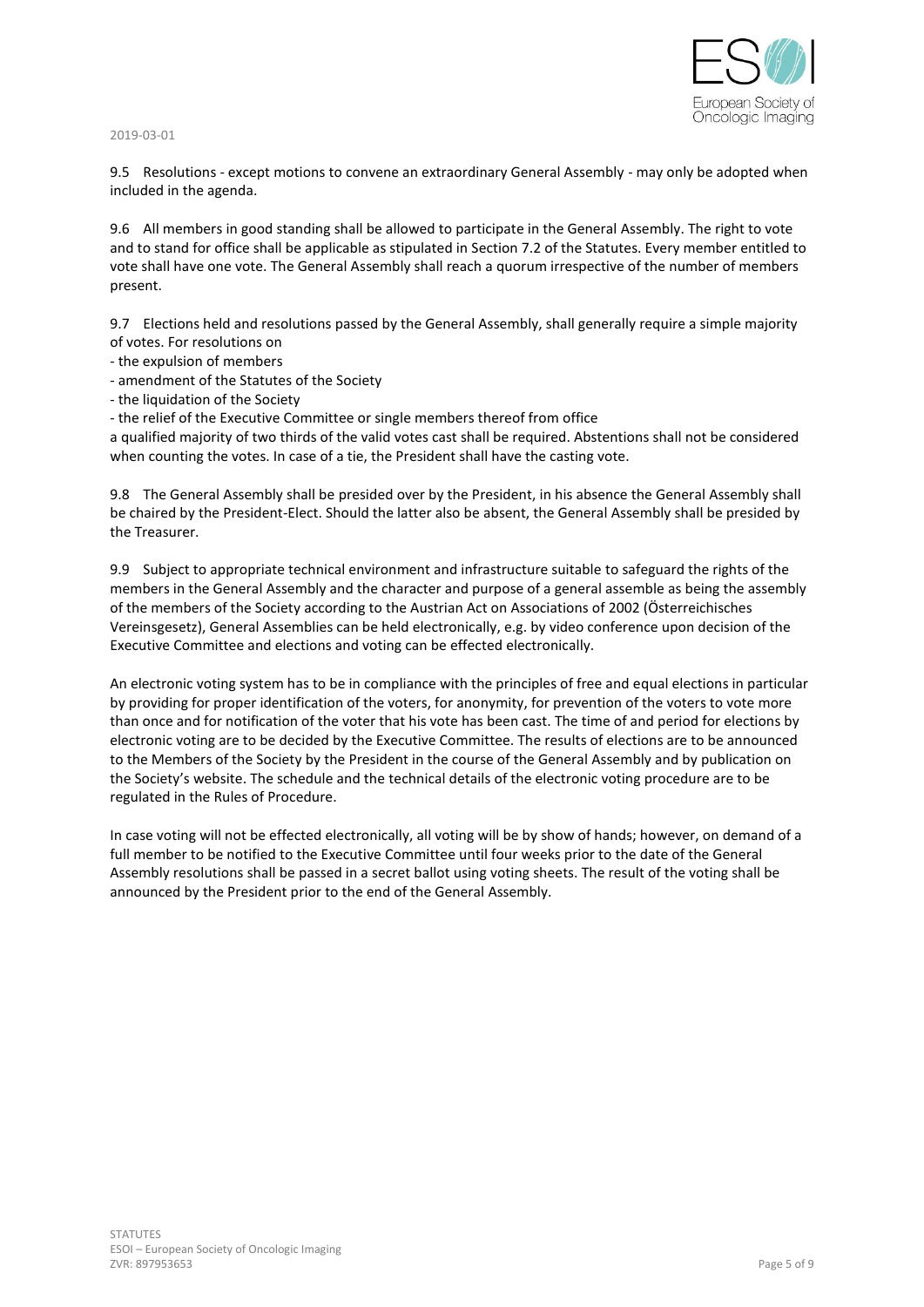

### **10. COMPETENCE OF THE GENERAL ASSEMBLY**

The following issues shall fall within the competence of the General Assembly:

- 10.1 Receiving and approving the report of activities and the statement of accounts;
- 10.2 Appointing and dismissing the officers of the Executive Committee and the controllers;
- 10.3 Fixing membership fees;
- 10.4 Resolutions on amendments to the Statutes and voluntary liquidation of the Society;
- 10.5 Advisory function and passing of resolutions on other topics put before the Generals Assembly and
- covered by the agenda;
- 10.6 Decision in the case of appeals against expulsion of members.

### **11. THE EXECUTIVE COMMITTEE / BOARD OF DIRECTORS**

- 11.1 The Executive Committee shall consist of
	- the Past President
	- the President
	- the President-Elect
	- the Treasurer
	- the Secretary
	- the Chairperson of each Committee
	- the Chairperson of each Subcommittee
	- and up to five Members at Large

#### 11.2 Elections of members of the Executive Committee

11.2.1 The President-Elect, the Treasurer, the Secretary, the Chairperson of each Committee, the Chairperson of each Subcommittee as well as up to five Members at Large are nominated for election in the General Assembly by the Executive Committee by a single majority of votes. For the sake of continuity of the activities of the Society, the President-Elect shall automatically proceed to the position of President, the President shall automatically proceed to the position of Past President, providing that these persons stand as candidate for this office.

The members shall be informed in writing at least six weeks prior to the General Assembly of the nominations of the Executive Committee. Alternative nominations may be addressed to the Executive Committee, to the attention of the President-Elect no later than four weeks prior to the General Assembly. Alternative nominations require written support by at least five full members in good standing. All nominations are subject to the written consent of the nominated candidate.

11.2.2 In case of two or more candidates for one post, the candidate with a simple majority of votes in the General Assembly shall be elected.

11.2.3 The term of office for all offices shall be two years. Re-election shall be permissible.

11.3 The Executive Committee shall be convened by the President or his representative.

11.4 The Executive Committee shall form a quorum if all its members have been invited and at least two are present.

11.5 The Executive Committee shall pass its resolutions by a simple majority of votes; in case of a tie, the President shall have the casting vote.

11.6 The President shall be in the chair. In his absence, the meeting shall be chaired by the President-Elect. Should the latter also be absent, the meeting shall be presided by the Treasurer.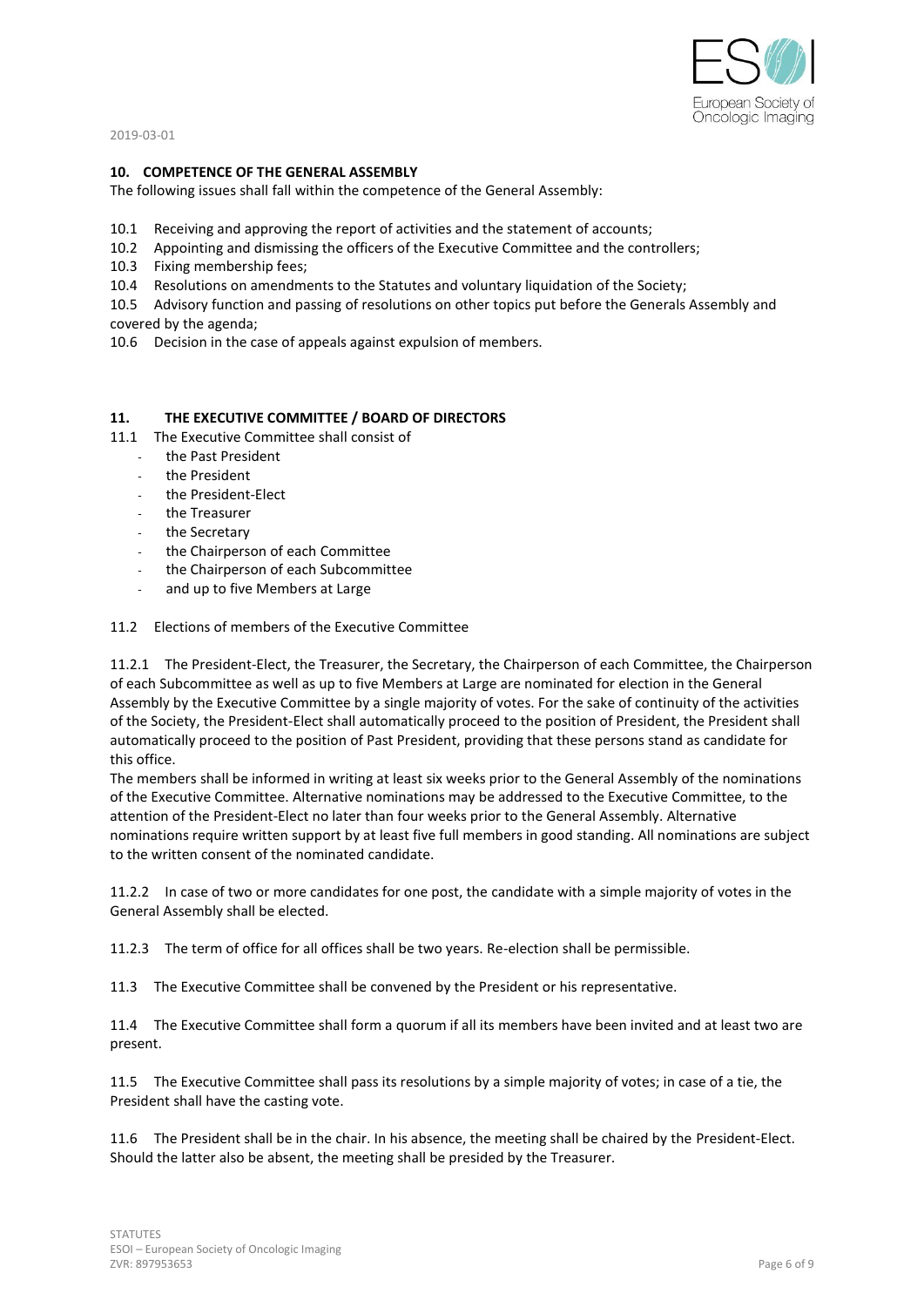

11.7 Apart from death and the expiration of the term of office, the office of a member of the Executive Committee shall come to an end if the member is relieved of his office and in the case of resignation.

11.8 The General Assembly may at any time relieve the entire Executive Committee or any of its members from office with a majority of two thirds of the valid votes. Abstentions will not be counted.

11.9 The members of the Executive Committee may at any time submit their resignation in writing. The resignation shall be submitted to the Executive Committee, or in the case of the resignation of the entire Executive Committee, to the General Assembly. The resignation of the entire Executive Committee shall not become effective prior to the election of a new Executive Committee.

11.10 In case the position of the President of the Executive Committee falls vacant for what reason ever, the President-Elect shall take the position of President for the remaining term of office. In case the position of any other member of the Executive Committee falls vacant for what reason ever, the Executive Committee shall either elect one of its members to fill this position or co-opt a full member in good standing for that position. In case a member of the Executive Committee is elected to fill the position having become vacant, the Executive Committee may co-opt a full member in good standing to fill the former position of the member of the Executive Committee having been elected to fill the vacant position. The term of office will be the remaining time in office of the person who held the position before it fell vacant.

## **12. COMPETENCE OF THE EXECUTIVE COMMITTEE**

12.1 The Executive Committee shall be responsible for the management of the Society. It shall be the 'managing organ' according to the Austrian Act on Associations of 2002 ('Österreichisches Vereinsgesetz'). It is to perform all functions not allocated to another organ of the Society by the Statutes.

- 12.2 Its responsibilities shall in particular include:
- 12.2.1 Drafting the budget and the report on activities; preparing the annual accounts.
- 12.2.2 Preparing the General Assembly and convocation of ordinary and extraordinary General Assemblies.
- 12.2.3 Administration of the assets of the Society;
- 12.2.4 Employment of staff of the Society and termination of their employment.
- 12.2.5 Making contracts with professional organisations to administer the business of the Society.
- 12.2.6 Issuing Rules of Procedure, in particular, but not limited to, on the administration of the Society and the procedure of General Assemblies, votings and elections held electronically
- 12.2.7 Organisation of educational and professional activities

12.3 The Executive Committee shall appoint an Executive Director who shall be the general administrative officer and business manager of this Society as an employee under contract and be responsible for the daily management thereof in accordance with the administrative policies and procedure of the Society determined by the Executive Committee. Administrative personnel and consultants shall be employed, retained and dismissed by the Executive Director. The Executive Director and executive staff shall be under the direction of the Executive Committee. The Executive Director shall be responsible for carrying out the general correspondence of the Society, for the organisation of meetings and the preparation of the minutes of the General Assembly, and of the Executive Committee.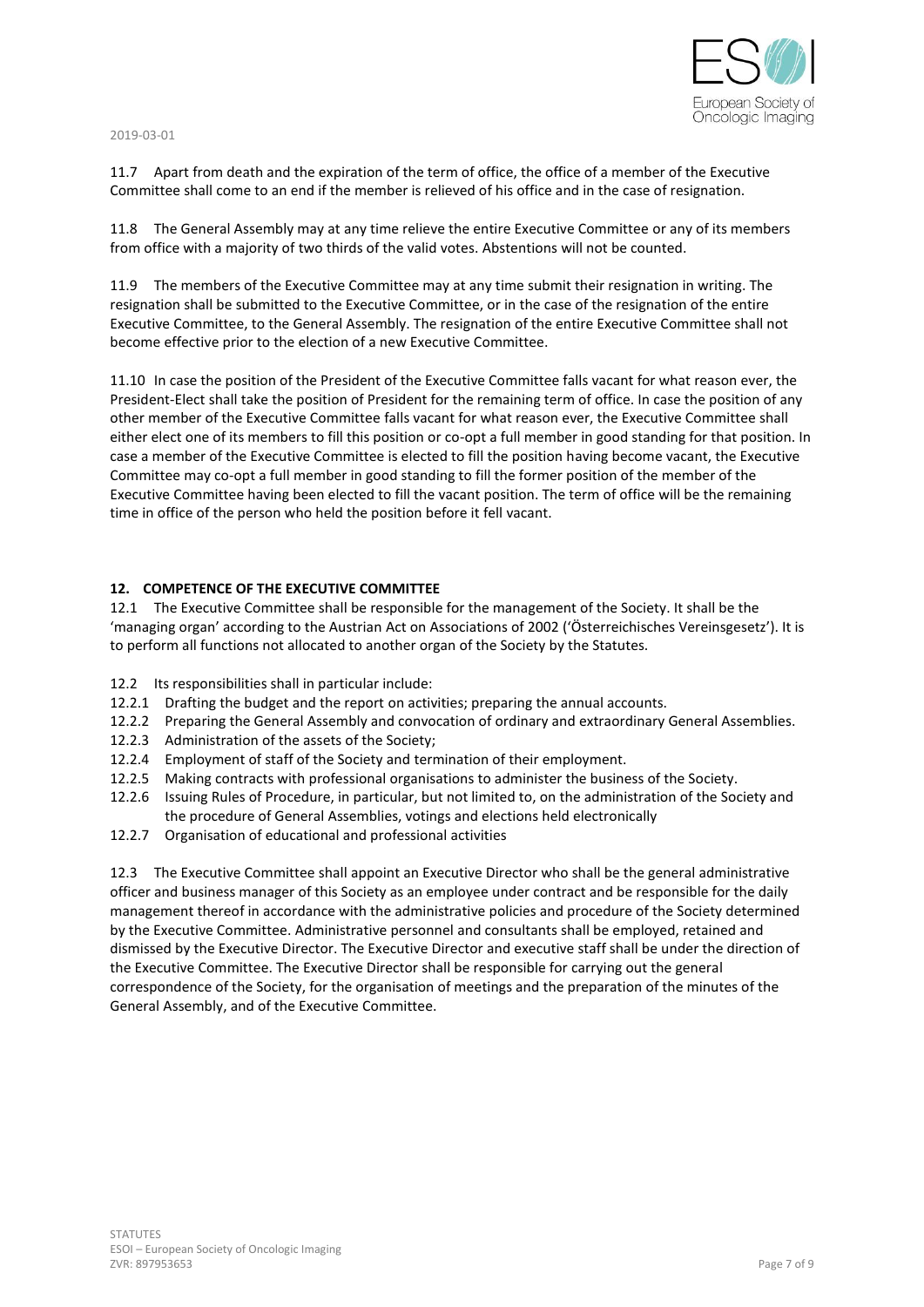

## **13. SPECIAL DUTIES OF INDIVIDUAL MEMBERS OF THE EXECUTIVE COMMITTEE**

13.1 The Society shall be represented by the President, or in his/her absence by the Vice President. In case both, the President and Vice President are prevented for any reason, two other members of the Executive Committee shall represent the Society.

- 13.2 Internal matters:
	- 13.2.1 The President shall preside over the General Assembly and the Executive Committee meetings. In case of extraordinary circumstances, the President shall be entitled to take measures independently, even in matters falling within the competence of the General Assembly or of the Executive Committee; these measures shall, however, require the subsequent approval of the competent organ of the Society.
	- 13.2.2 The Treasurer shall be responsible to the Executive Committee for the proper management of the financial affairs of the Society. The Treasurer shall submit statements of the Society's account at each Annual General Assembly.
	- 13.2.3 The Executive Committee may decide to appoint committees and subcommittees as appropriate and to assign their duties. The special duties of each Committee and Subcommittee are regulated in the respective Rules of Procedure.

## **14. THE CONTROLLERS**

14.1 The Society shall have two Controllers ('Rechnungsprüfer') elected by the General Assembly for a period of two years. Re-election is permissible. Should the appointment of Controllers become necessary prior to the next General Assembly the Controllers shall be appointed by the Executive Committee. Such appointment is to be approved of by the General Assembly. The Controllers do not have to be individual persons. The Controllers must be independent and unbiased.

14.2 The provisions with regard to appointment, relief and resignation of the Executive Committee shall be applicable mutatis mutandis for the Controllers.

14.3 The Controllers shall audit the financial management of the Society with regard to the regularity of the accounting and the use of the Society's assets and means in compliance with its Statutes and establish an audit report within four months after the Executive Committee having established the annual financial statement. The Executive Committee has to provide the Controllers with all necessary documents and information. The Controllers shall report to the Executive Committee. The Executive Committee shall remedy all deficiencies with regard to the financial management of the Society found by the Controllers and take all measures to avoid any danger to the Society notified of by the Controllers. The Executive Committee shall inform the members of the Society about the audit. Information of the members in the course of a General Assembly has to be given in the presence of the Controllers.

14.4 Should the Controllers establish that the Executive Committee persistently and seriously infringes its duties with regard to its liability to account and no immediate efficient remedy can be expected within the Society before long, the Controllers have to demand the convocation of a General Assembly from the Executive Committee. The Controllers themselves also are entitled to convoke a General Assembly.

14.5 The Controllers shall furthermore be subject to the rights and duties provided for by the Act on Associations of 2002 ('Österreichisches Vereinsgesetz').

14.6 Should the appointment of an Auditor ('Abschlussprüfer') become necessary according to the Act on Associations an Auditor shall be elected by the General Assembly for a period of one year. The Auditor shall be subject to the rights and duties of the Controllers under this section and provided for by the Act on Associations of 2002 ('Österreichisches Vereinsgesetz').